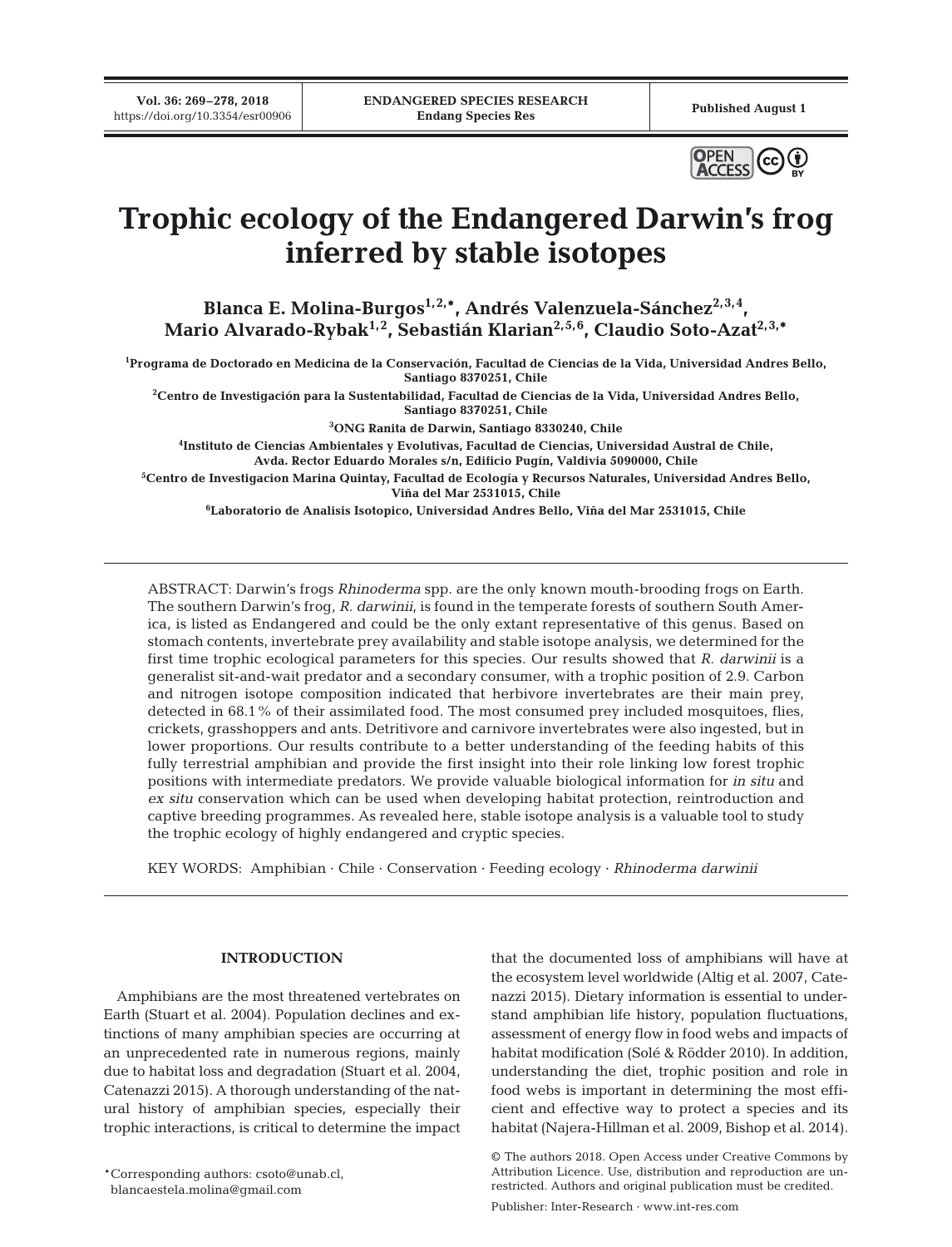In wildlife, trophic interactions can be studied through the determination of the respective species' diet and foraging behaviour, for which a series of techniques have been developed. These include, but are not restricted to, direct observations of feeding activities, functional morphology, stomach content and faecal analyses, fatty acid profiles and stable isotope analysis (SIA; Fry 2006, Kupfer et al. 2006, Phillips et al. 2014, Cloyed et al. 2015). A combination of these techniques is recommended, since this provides a more comprehensive understanding of the diet and ecological role of the species under study within their respective ecosystems (Hirai & Matsui 1999, Altig et al. 2007, Bishop et al. 2014). The use of SIA has increased rapidly in the trophic ecology literature during the last 2 decades (Phillips et al. 2014). This technique allows the reconstruction of the diet and determination of trophic positions of species in the food web. Consequently, this is a powerful analytical tool that serves as a complement to classical diet studies, providing information about the partitioning of nutrients into body tissues, and therefore evidence about which prey are assimilated rather than simply ingested (Fry 2006).

Despite the current use of SIA to study the feeding ecology of a wide variety of vertebrates, its application in amphibians has remained limited. This may be in part due to the lack of external structures such as hair, feathers or scales in amphibians, a situation that prevents a simpler, non-invasive or non-lethal approach to these types of studies (Boecklen et al. 2011, Gillespie 2013). So far in amphibians, this technique has been used to (1) study ontogenetic-related changes in the energy transfer from aquatic to terrestrial ecosystems (Kupfer et al. 2006, Verburg et al. 2007), (2) evaluate the diet of tadpoles (Caut et al. 2013, Carreira et al. 2016), (3) quantify the impact of invasive species on native amphibians (Finlay & Vredenburg 2007, Remon et al. 2016), (4) determine individual-level diet variation of adults (Araújo et al. 2007, 2009, Cloyed & Eason 2016) and (5) make niche comparisons between sympatric species (Cloyed & Eason 2017). This technique has also been employed to investigate the dietary requirements of endangered species to inform conservation management (Najera-Hillman et al. 2009, Gillespie 2013, Bishop et al. 2014, Dittrich et al. 2017).

The southern Darwin's frog *Rhinoderma darwinii* is a fully terrestrial amphibian that inhabits the austral temperate forests of Chile and Argentina (Soto-Azat et al. 2013a). During the last 4 decades, this species has suffered severe population declines and local extinctions. It is currently categorized as Endangered by the IUCN Red List of Threatened Species due to its restricted area of occupancy, severely fragmented populations, ongoing habitat loss, susceptibility to chytridiomycosis and high vulnerability to climate change (Soto-Azat et al. 2013a,b, 2015, Uribe-Rivera et al. 2017, Valenzuela-Sánchez et al. 2017). Its sister species, the northern Darwin's frog *R. rufum*, categorized as Critically Endangered by the IUCN. It has not been observed since 1980 and is considered possibly extinct, in which case *R. darwinii* would be the only extant representative of this genus of mouthbrooding frogs (Soto-Azat et al. 2013a).

Several aspects of *R. darwinii* biology have received attention during the last decade, including studies on natural history, movement and population ecology, biogeography and assessment of threats such as emerging diseases and climate change (Bourke et al. 2010, 2011a,b, Soto-Azat et al. 2013a,b, Valenzuela-Sánchez et al. 2014, 2015, 2017, Valenzuela-Sánchez 2017, Uribe-Rivera et al. 2017). *R. darwinii* is a diurnal forest-specialist that is found in specific (and well-delimited) areas of undisturbed forest, forming small local populations ( $N = 10$  to 145 frogs; Soto-Azat et al. 2013a, Valenzuela-Sánchez et al. 2015, 2017). This species also exhibits extremely high site fidelity and short movements with average home range of adults of  $1.8 \text{ m}^2$  (Valenzuela-Sánchez et al. 2014, Valenzuela-Sánchez 2017). However, despite its great relevance for *ex situ* and *in situ* conservation, the feeding ecology of this species has not been studied so far. For example, it is not known whether this frog is a dietary specialist. Therefore, the aims of this study were to (1) characterize the diet of *R. darwinii* using multiple techniques including analyses of available prey, gut contents and stable isotopes and (2) determine the trophic position of *R. darwinii* within a terrestrial forest food web.

# **MATERIALS AND METHODS**

# **Study area**

*Rhinoderma darwinii* individuals from 2 sites were studied: Huilo Huilo Private Reserve (39° 52' 13.74'' S, 71° 55' 0.06'' W, 584 m a.s.l.) and Puyehue National Park (40° 39' 52.30'' S, 72° 10' 31.60'' W, 364 m a.s.l.), both located in the foothills of the western Andes within the temperate forest of southern Chile, and only separated by 80 km in a straight line. This ecoregion has a humid temperate climate with 2 dry months in summer (January and February). The average temperature is  $11^{\circ}$ C, with annual precipi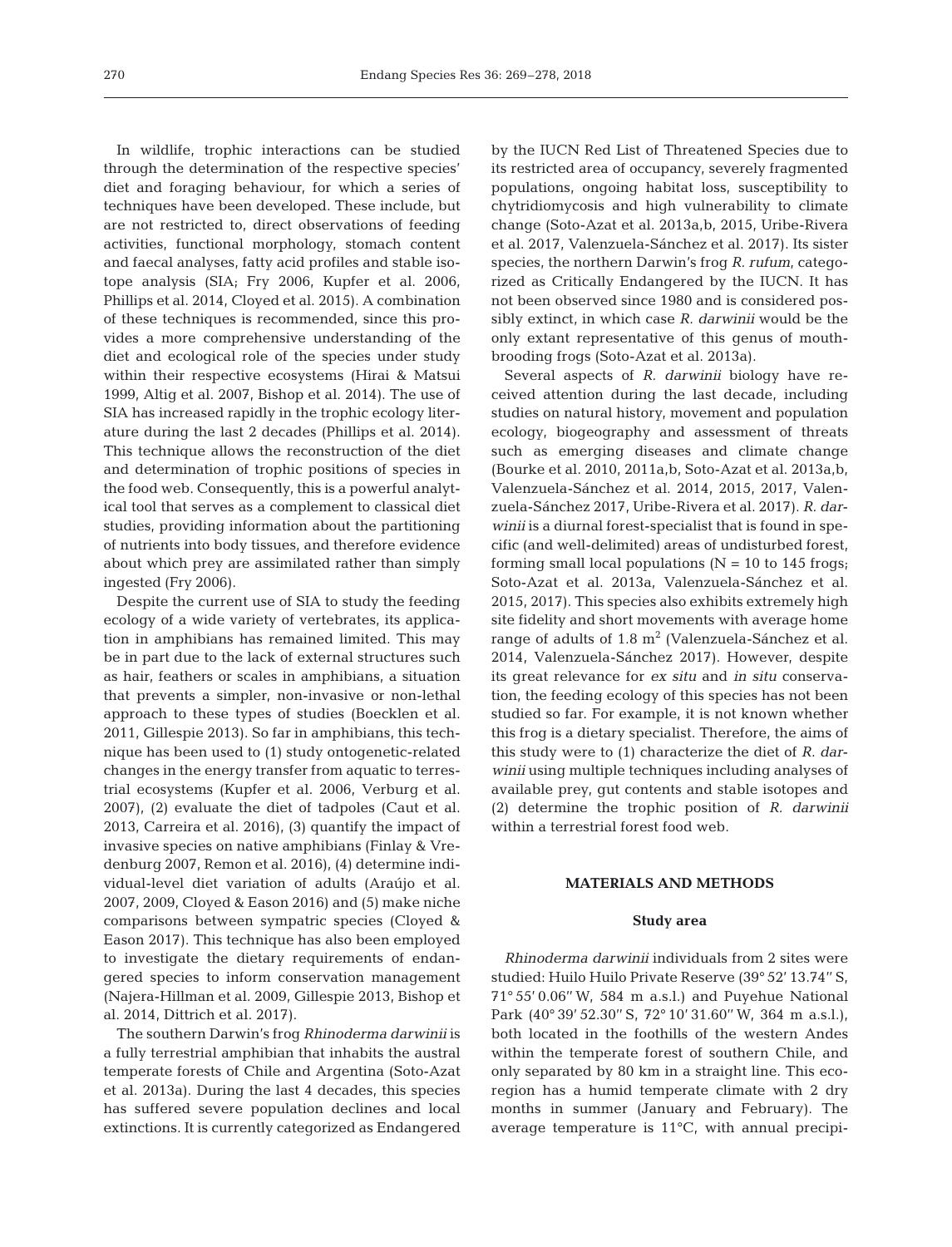tation >2000 mm and a landscape dominated by *Nothofagus* trees (austral beeches; Lara et al. 2008).

#### **Sample collection**

Between 2012 and 2015, as part of a long-term *R. darwinii* population monitoring project, 7 recently dead adult individuals were found (Soto-Azat et al. 2013a,b). These included 3 frogs that died from chytridiomycosis and 4 that died from undetermined causes. All the carcasses (3 from Huilo Huilo and 4 from Puyehue) were immediately collected and placed in 70% ethanol for subsequent analyses. The carcasses were classified as fresh (<48 h postmortem), since they showed minimal drying and did not present autolytic changes such as skin peeling, bloating, strong odour or loss of skin pigmentation (Cooper 2012).

In addition, following a microhabitat and a spatial ecology study done in the same area (Valenzuela-Sánchez 2017), prey availability was determined from 4 *R. darwinii* populations in Huilo Huilo. Invertebrate samples were collected from each of the sites using 2 methods: (1) a single direct diurnal search of 1 h duration, and (2) through the use of 10 pitfall traps, following the methodology of Work et al. (2002). Searches covered the entire study plot equally, and invertebrate traps were arranged at equal distances from one another. The traps consisted of 500 ml plastic jars filled with 50 ml of water and buried into the ground, which were checked every 24 h over 3 consecutive days. Based on the body size of *R. darwinii* and following recommendations from other amphibian feeding ecology studies, only invertebrates ≤10 mm in body length were considered for the analyses (Löw & Török 1998, Work et al. 2002). Field conditions prevented the storage of frozen samples, so all collected invertebrates and frogs were immediately transferred to 70% ethanol for preservation.

## **Prey identification**

Once at the laboratory, each *R. darwinii* specimen was ventrally dissected. Stomachs were removed and their contents extracted. Prey items from stomachs and those obtained from the environment were counted, measured for total body length (excluding all types of appendages) and identified to the lowest possible taxonomic level (usually to order or family level) using taxonomic keys (Briones et al. 2012).

## **Stable isotope analysis**

Approximately 1 mg of femoral muscle tissue from each frog and the same amount from the body of a representative subset of prey items were obtained. We were careful not to include the digestive tract of invertebrates (with the exception of mosquitoes and ants where this was not feasible; in these cases whole bodies were used). In total, 7 tissue samples of *R. darwinii* and 26 invertebrates (individuals), including all prey found in stomach contents  $(n = 5)$  and a subset from environmental samples  $(n = 21)$  were analysed (see Table 2). We determined the carbon and nitrogen isotope composition ( $\delta^{13}$ C and  $\delta^{15}$ N) of these samples, which indicates the energy source of the consumed food and the trophic position in the food chain, respectively. For lipid extraction from frog tissue, we used a solution of chloroform and methanol (2:1; Hussey et al. 2012). All samples were then dried for 18 h at 50°C and 0.5 mg was used for isotopic determination. The isotope composition was analysed using an elemental analyser (Eurovector) coupled to an isotope ratio mass spectrometer (Nu Instruments). Stable isotope ratios are reported in  $\delta$  notation as the deviation from Pee Dee Belemnite for  $\delta^{13}$ C and atmospheric  $N_2$  for  $\delta^{15}N$  (international standards). This ratio of  $13\text{C}/12\text{C}$  and  $15\text{N}/14\text{N}$  was expressed as relative difference per mil (‰), using the equation:

$$
\delta^{13}C \text{ or } \delta^{15}N = [(R_{\text{sample}} / R_{\text{standard}}) - 1] \times 10^3 \quad (1)
$$

where *R*sample and *R*standard are the corresponding ratios of heavy to light isotopes ( $^{13}C/^{12}C$  and  $^{15}N/^{14}N$ ) in the sample and the standard, respectively. Typical precision of the analyses was  $\pm 0.1\%$  for both  $\delta^{15}N$ and  $δ$ <sup>13</sup>C.

#### **Data analysis**

For the pool of available invertebrates from each of the 4 *R. darwinii* populations at Huilo Huilo, we estimated the relative abundance of each taxon. To assess if there were differences in the isotopic signals between prey found in stomach contents and the prey obtained from the environment, a Mann-Whitney test was performed for the isotopic values of  $\delta^{13}C$ and  $\delta^{15}$ N, and significance was set at p < 0.05. The proportional contribution of each prey item to the diet of *R. darwinii* was estimated with Bayesian stable isotope mixing models using the MixSIAR package in R (Stock & Semmens 2013, R Core Team 2014). The model parameters were estimated by running 3 chains of 300 000 Markov Chain Monte Carlo itera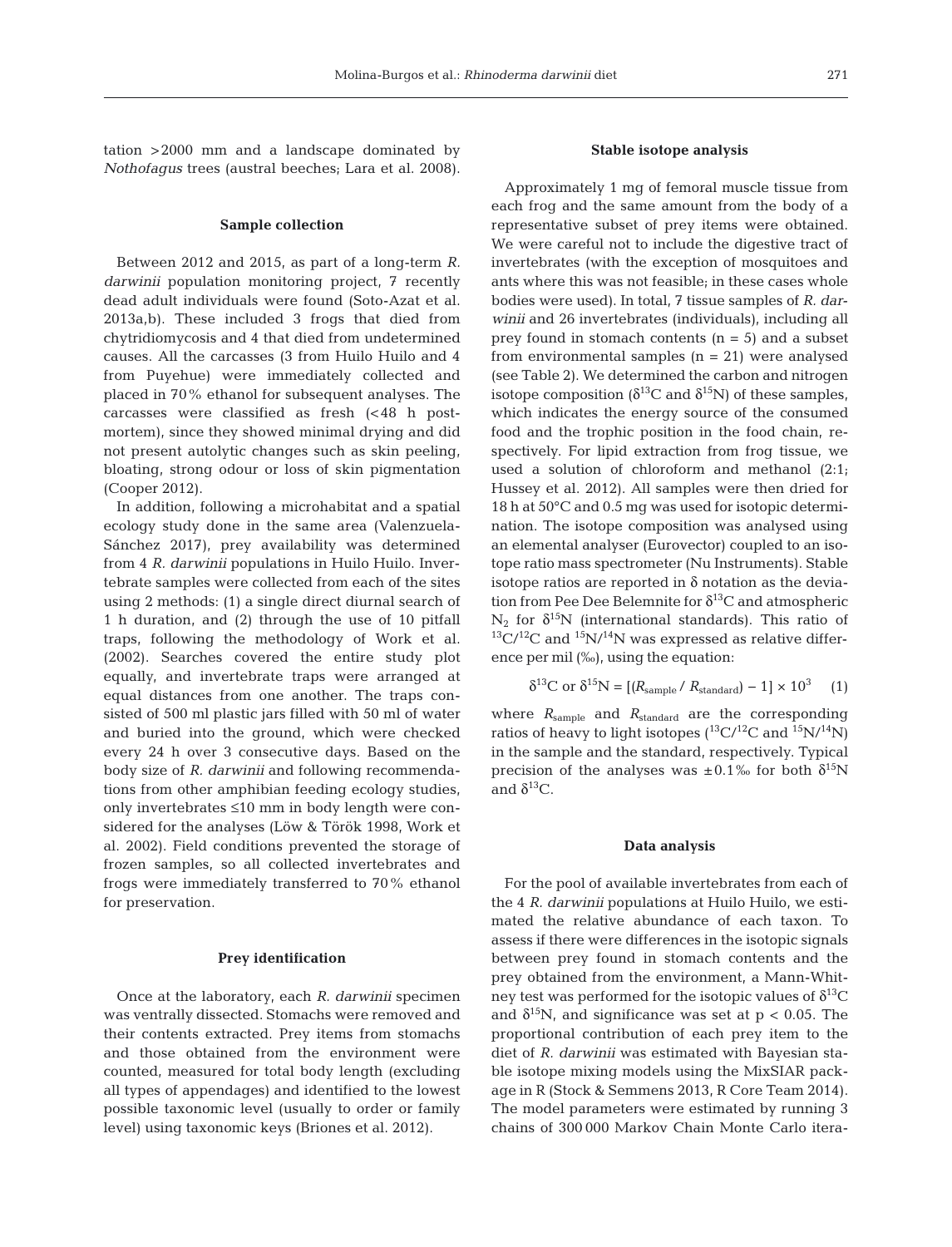tions, with a burn-in of 100 000 and thinning every 100 observations. Chain convergence was assessed using the Gelman-Rubin Rhat statistic (i.e. Rhat values <1.1). To achieve higher resolution and ecological meaning in mixing models, Phillips et al. (2014) recommended a pooling of production sources with similar isotopic composition and similar ecological roles. Following Briones et al. (2012) and Bishop et al. (2014), the invertebrate prey were grouped according to their diet into carnivores, detritivores and herbivores, and then tested with a 1-way ANOVA to confirm that the isotopic signals of each prey group were well supported. In addition, to determine the trophic enrichment factor (TEF), we used values of  $1.3 \pm 0.3$  δ<sup>13</sup>C and  $2.3 \pm 0.18$  δ<sup>15</sup>N, as proposed by McCutchan et al. (2003).

The trophic position of *R. darwinii* was estimated using the package 'tTrophicPosition' in R, with the option 'Full model' that incorporates the calculation of trophic position of 2 basal organisms and the TEF for nitrogen and carbon (Quezada-Romegialli et al. 2018). For this purpose, we used Orthoptera and Culicidae as a baseline, since both taxa showed the lowest values of nitrogen. To evaluate the dietary preferences of *R. darwinii*, we examined the relationships between the availability of the prey groups and their isotopic contribution in the frog tissue by calculating the Ivlev's electivity index. The purpose of Ivlev's index is to characterize the selectivity of a particular prey item by the consumer under study (Ivlev 1961). The relationship is defined as:

$$
E = \frac{ri - pi}{ri + pi} \tag{2}
$$

where *E* is the measure of electivity, *ri* the relative abundance of prey item *i* in the SIA (as a proportion of the total SIA), and *pi* is the relative abundance of the same prey item in the environment. To approximate prey availability, we combined all the collected samples from Huilo Huilo. Ivlev's index has a possible range of −1 to +1, with negative values indicating avoidance or inaccessibility to the prey, zero indicating random selection from the environment, and positive values indicating active selection. *E* was calculated with the R package 'selectapref' (Richardson 2017).

# **RESULTS**

#### **Stomach content**

Only 3 out of 7 sampled stomachs and guts contained food (2 from Huilo Huilo and 1 from Puyehue). In these, 5 different prey items (1 individual of each) were identified: *Calacadia rossi* (Amphinectidae: Arachnida), *Dasytomorphus ruficollis* (Aderidae: Coleoptera), *Adalia* sp. (Coccinellidae: Coleoptera) and 2 different species of Culicidae (Diptera).

#### **Environmental prey availability**

A total of 335 invertebrate individuals were collected from the surveyed plot with *Rhinoderma darwinii* at Huilo Huilo. Of these, 89 corresponded to invertebrates of ≤10 mm (and therefore were included in our analyses). These potential prey were identified as belonging to 11 taxonomic families, with the most abundant invertebrates being spiders (Amphinectidae, 36.0% of prey offer) and mosquitoes (Culicidae, 13.5%). The total number of specimens collected and prey richness per site are shown in Table 1.

# **SIA**

Stable carbon and nitrogen isotopic compositions from the tissue of *R. darwinii* and selected prey items are summarized in Table 2. The isotopic values of  $δ<sup>13</sup>C$  and  $δ<sup>15</sup>N$  reported in prey obtained from stomach contents and environmental availability did not differ significantly (Mann-Whitney *U*-test, *Z* = −0.77,  $p = 0.939$  for  $\delta^{13}C$  and  $Z = -0.941$ ,  $p = 0.346$  for  $\delta^{15}N$ ).

Table 1. Total number (and percentages of total) of potential prey specimens of forest invertebrates collected from sites occupied by 4 populations of *Rhinoderma darwinii* at Huilo Huilo, south Chile; totals for each category shown in **bold**

|                     | N  | $\frac{0}{0}$ |
|---------------------|----|---------------|
| <b>Carnivores</b>   | 40 | 44.9          |
| Amphinectidae       | 32 | 36.0          |
| Labiidae            | 3  | 3.4           |
| Geophilidae         | 5  | 5.6           |
| <b>Detritivores</b> | 16 | 18.0          |
| Coccinellidae       | 2  | 2.2           |
| Forficulidae        | 7  | 7.9           |
| Julidae             | 7  | 7.9           |
| <b>Herbivores</b>   | 33 | 37.1          |
| Culicidae           | 12 | 13.5          |
| Muscidae            | 2  | 2.2           |
| Formicidae          | 2  | 2.2           |
| Larva Lepidoptera   | 5  | 5.6           |
| Acrididae           | 6  | 6.7           |
| Gryllidae           | 6  | 6.7           |
| <b>Total</b>        | 89 | 100           |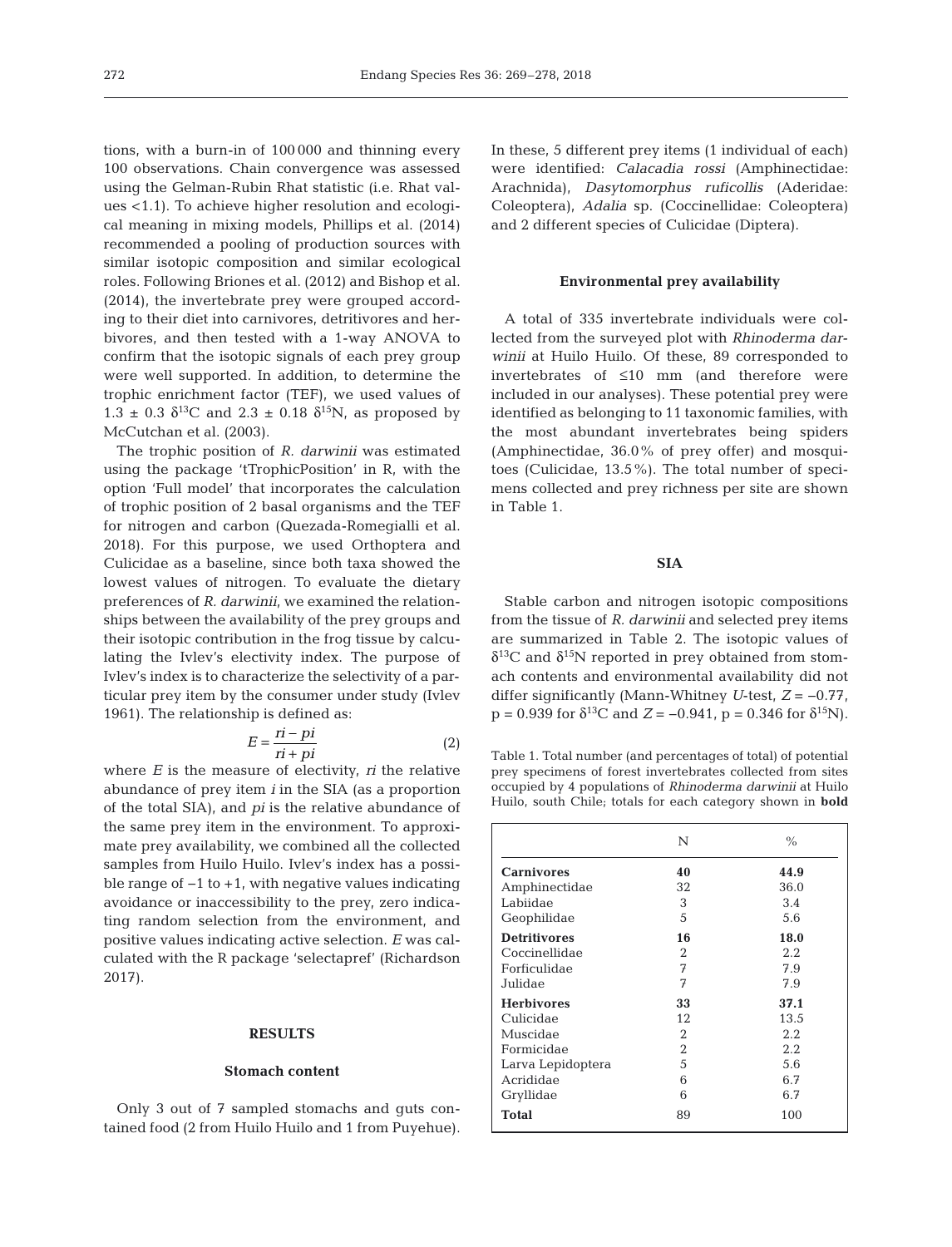| Taxon                                                          | Common name           | $\mathbf n$    | $\delta^{13}C$ | $\delta^{15}N$ | SD $\delta^{13}C$ | $SD \delta^{15}N$ |
|----------------------------------------------------------------|-----------------------|----------------|----------------|----------------|-------------------|-------------------|
| Predator                                                       |                       |                |                |                |                   |                   |
| Rhinoderma darwinii                                            | Darwin's froq         | 7              | $-24.9$        | 3.6            | 1.9               | 0.7               |
| Invertebrate prey groups                                       |                       |                |                |                |                   |                   |
| <b>Carnivores</b>                                              |                       | 6              | $-24.8$        | 4.8            | 0.9               | 0.3               |
| Amphinectidae <sup>a</sup>                                     | Spider                | 4              | $-23.2$        | 5.4            |                   |                   |
| Labiidae                                                       | Earwig                |                | $-24.5$        | 4.7            |                   |                   |
| Geophilidae                                                    | Centipedes            |                | $-24.6$        | 3.1            |                   |                   |
| <b>Detritivores</b>                                            |                       | 4              | $-28.0$        | $2.2\,$        | 2.8               | 0.7               |
| Coleoptera <sup>a</sup>                                        | Ladybird, leaf beetle | 2              | $-30.3$        | 2.1            |                   |                   |
| Julidae                                                        | Millipede             |                | $-25.7$        | 2.4            |                   |                   |
| Forficulidae                                                   | Earwig                | 1              | $-28.0$        | 2.1            |                   |                   |
| <b>Herbivores</b>                                              |                       | 16             | $-25.3$        | 1.5            | $\bf{2}$          | 0.6               |
| Lepidoptera larvae                                             | Lepidoptera           |                | $-23.8$        | 1.3            |                   |                   |
| Culicidae <sup>a</sup>                                         | Mosquito              | 7              | $-22.7$        | 1.8            |                   |                   |
| Muscidae                                                       | Fly                   |                | $-24.8$        | 1.2            |                   |                   |
| Formicidae                                                     | Ant                   | $\overline{2}$ | $-24.9$        | 1.4            |                   |                   |
| Acrididae                                                      | Grasshoppers          | 3              | $-25.0$        | 1.3            |                   |                   |
| Gryllidae                                                      | Cricket               | $\overline{2}$ | $-24.0$        | 1.3            |                   |                   |
| <sup>a</sup> These items include prey found in frogs' stomachs |                       |                |                |                |                   |                   |

Table 2. Isotopic carbon (δ 13C) and nitrogen (δ 15N) compositions in specimens of *Rhinoderma darwinii* and from prey obtained from stomachs and environmental sampling at sites occupied by the species in south Chile. SD: standard deviation; totals for each category shown in **bold**

Prey groups were well differentiated in terms of isotopic signatures. Thus, there were significant values for  $\delta^{15}N$  among invertebrate groups (1-way ANOVA,  $F = 32.11$ ,  $p < 0.001$ ), but not for  $\delta^{13}C$  (1-way ANOVA,  $F = 2.61$ ,  $p = 0.095$ , the latter reflecting no difference in habitat used among the 3 groups. *R. darwinii* individuals had slightly more enriched  $\delta^{15}N$  values than all invertebrates  $(3.6 \pm 0.7\%)$ , except for carnivore invertebrates, indicating that the frogs feed mostly on the herbivore and detritivore groups (Table 2). Fig. 1 shows the results of the isotope signals of frogs and their prey, with TEF-adjusted isotope values for the frogs. The isotopic signal of  $\delta^{13}$ C is reduced to the range of −27 to −23‰, an isotopic range representing a diet entirely of terrestrial origin. In general, the  $\delta^{13}$ C and  $\delta^{15}$ N isotopic composition of prey groups provided a clear split between carnivore invertebrates and the other prey groups. Carnivore invertebrates presented the most reduced range of  $\delta^{13}C$  and  $\delta^{15}$ N, indicating a reduced trophic behaviour associated with a higher specialization of their diet. In contrast, detritivore and herbivore invertebrates presented a considerable overlap in their  $\delta^{13}$ C and  $\delta^{15}$ N isotopic signals, suggesting trophic similarity be tween some species within these groups. Also, the wide range of  $\delta^{13}$ C shown by herbivore and detritivore invertebrates indicated that these organisms obtain their food from different types of primary producers (Fig. 1). The values of  $\delta^{13}$ C in *R. darwinii* pre-



Fig. 1. Stable isotope signatures of δ13C and δ15N of *Rhinoderma darwinii* (triangles) from south Chile. Prey data are their potential dietary items + trophic enrichment factor (TEF); error bars:  $\pm 1$  SD

sented isotopic signals within the range values of herbivore prey, which are in accordance with the results of the isotopic model showing that invertebrate herbivores were the predominant prey in the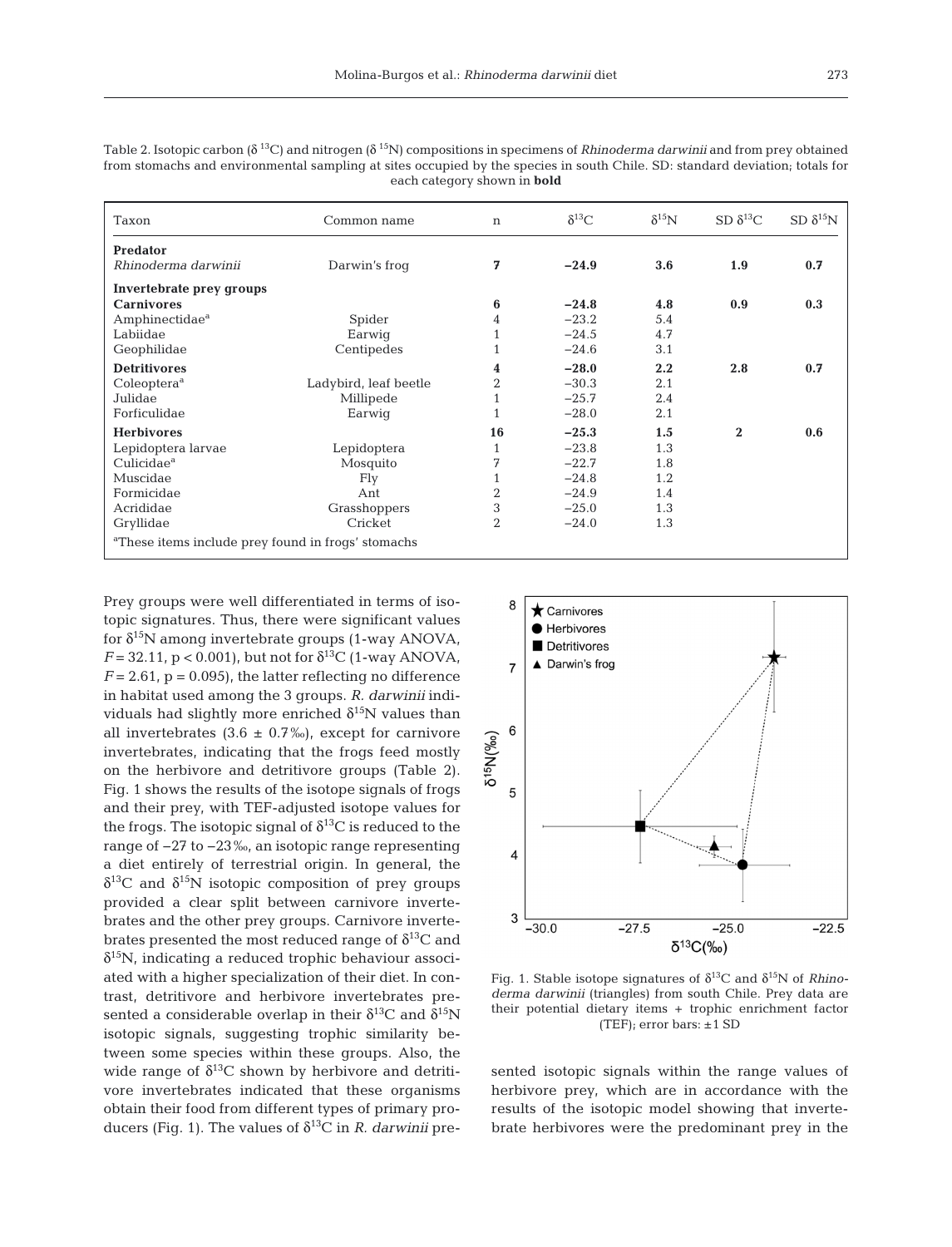

Fig. 2. Posterior density distribution of the proportion of assimilated diet per prey group in *Rhinoderma darwinii* estimated with a Bayesian isotopic mixing model

Table 3. Ivlev's selectivity index, comparing *Rhinoderma darwinii* diet obtained from stable isotope analysis (SIA; values are mean  $\pm$  SD) with the relative abundance of prey available in the environment

| Invertebrate | $SIA (\%)$    | Prey             | Iyley's     |
|--------------|---------------|------------------|-------------|
| prey group   |               | available $(\%)$ | Index $(E)$ |
| Carnivore    | $8.4 + 8.0$   | 44.9             | $-0.69$     |
| Detritivore  | $23.6 + 17$   | 18.0             | 0.14        |
| Herbivore    | $68.1 + 17.7$ | 37.1             | 0.29        |

diet of *R. darwinii*, representing  $68.1 \pm 18.5\%$  of their assimilated food. The most consumed prey included mosquitoes, flies, crickets, grasshoppers and ants. Another  $23.6 \pm 17.0\%$  of the diet was from the consumption of detritivore invertebrates, while carnivores contributed  $8.4 \pm 8.0\%$  (Fig. 2). The trophic position calculated for *R. darwinii* was 2.9, which indicates that *R. darwinii* is a secondary consumer. The relationships of feeding patterns and prey availability using Ivlev's selectivity index showed that the species does not actively select its prey (Table 3).

# **DISCUSSION**

This is the first study to provide insights into the trophic ecology of *Rhinoderma darwinii*. By using stomach contents, environmental prey availability and stable isotope techniques, we were able to (1) determine the contribution of different prey in the assimilated diet of *R. darwinii*, (2) provide evidence that this species exhibits a generalist predatory be haviour and (3) show that they are secondary consumers. Our results contribute to a further understanding of the ecology of *R. darwinii*, of community interactions within their environment and of the potential impact of habitat modification, as well as to informing *in situ* and *ex situ* conservation of this Endangered species. Determining the diet and trophic position of *R. darwinii* serves as a baseline for aiding in reintroduction and restoration projects, and provides useful information to improve captive management.

Our study showed that herbivore, detritivore and carnivore invertebrates play differential roles in the diet of *R. darwinii*. Although highly abundant in the environment, consumption of carnivore invertebrates was lower, as shown by the low proportion in the assimilated food of *R. darwinii*. In contrast, there was no evidence for major selection among herbivore and detritivore invertebrates, approximately reflecting their proportions in abundance in the environment (Table 3). This reduced consumption of carnivore invertebrates (i.e. spiders) by *R. darwinii* may be the result of that prey's behaviour (e.g. rapid movement, active defence, nocturnal habits), which can be effective against predation (Wirsing et al. 2010). It is important to note that spiders collected from the environment and included in the analyses varied little in size and were all slightly under the 10 mm cut-off point of inclusion criteria (range: 8.5 to 9.5 mm), therefore spiders were considerably larger than other prey. Also, spiders are characterized by having long appendages, which were not considered here in the body size measurement. Therefore, it might be possible that this type of prey was not readily consumed due to its size. Overall, our results suggest that *R. darwinii* exhibits a generalist predatory behaviour, since they feed on different types of invertebrates associated with the detritus and vegetation found in their habitat. This is consistent with previous observations showing a sit-and-wait predatory behaviour in *R. darwinii* (Crump 2002), a strategy that might be used by some generalist and cryptic animals to avoid energy loss when searching for food and to prevent predation (see Video S1 in the Supplement at www.int-res.com/articles/suppl/n036  $p269 \text{ supp}$ .

*R. darwinii* has a scattered distribution within the native forest it inhabits, forming relatively welldelimited local populations (Crump 2002, Soto-Azat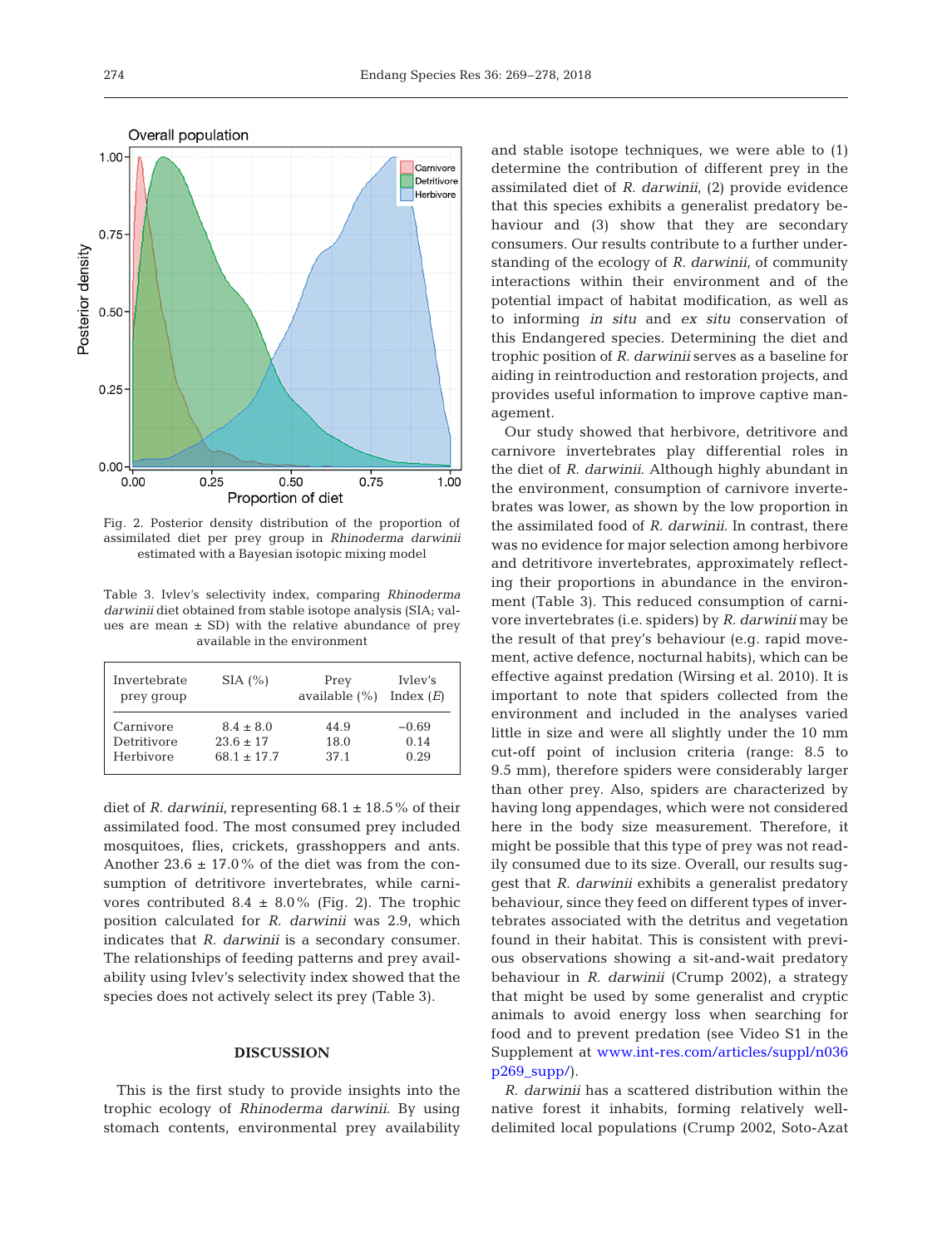et al. 2013a, Valenzuela-Sánchez et al. 2014). Habitat selection by this species is not well understood and it is possible that the availability of suitable prey items plays some role. Our data shows that the relative abundance of invertebrate herbivores (>40%) is higher than that of other prey groups at sites occupied by *R. darwinii* (Table 1), suggesting that the abundance and composition of invertebrate communities may be important factors for habitat selection, for instance influencing settlement decisions during juvenile dispersal (Valenzuela-Sánchez 2017). Further studies to better understand key factors regarding habitat selection, including food resources, are required — particularly for improving *in situ* conservation management and reintroduction programmes (Bishop et al. 2014).

Prior to this study, the only reference to *R. darwinii* diet was that of Wilhelm (1927, p. 13), who described from stomach contents 'the presence of insects of the genus *Musca*, *Hiperalomia*, *Tipulidas*, *Agrion*, *Perla*, *Gyrinus*, *Aechna*, and *Cordulia*'; however, some of these taxonomic classifications are no longer in use. After analysing for taxonomic changes (Camousseight & Vera 2007, Briones et al. 2012), we identified that these invertebrates correspond mainly to medium- to large-sized flying insects. Since Wilhelm's (1927) vague description and because no information on location, number of analysed stomachs, prey abundance or prey life stages were provided, it is not possible to compare those findings with our results.

Darwin's frogs are of high conservation concern: of the 2 species, one, *R. darwinii*, is Endangered, and the other, *R. rufum*, has not been observed in the wild for the last 4 decades (Soto-Azat et al. 2013a,b). Thus, existing *ex situ* conservation initiatives in Chile have focused on the captive breeding of *R. darwinii*, aiming to safeguard assurance colonies of the species, and also to establish analogous captive breeding protocols in case *R. rufum* is rediscovered and captive breeding is required (Fabry & Tirado-Sepúlveda 2012, Ortiz et al. 2012). In this context, information on the diet of *R. darwinii* comes from the experience of captive breeding projects. Between 1985 and 2007, the Zoologisches Forschungsmuseum Alexander Koenig in Bonn, Germany, was the first to establish a long-term captive breeding programme for *R. darwinii*. More recently, 2 other projects were established in Chile at the University of Concepción (Ortiz et al. 2012) and Zoológico Nacional (Fabry & Tirado-Sepúlveda 2012), in 2009 and 2010 respectively. In these, the most frequently used prey to feed *R. darwinii* includes small crickets *(Gryllus* and *Achaeta)*, fruit flies *(Drosophila)*, aphids

*(Acer* and *Aphis)*, woodlice *(Porcellia)* and springtails *(Collembola*; Busse 2004, Ortiz et al. 2012). Although relevant for animal husbandry, many of these food items are not found naturally in *Rhinoderma* habitat. Also, it is unclear how different dietary compositions may affect individual fitness in this species. Gillespie (2013), studying the feeding ecology of the threatened salamander *Eurycea sosorum* in Texas using stable isotopes, suggested that feeding a combination of prey items should improve the success of captive breeding of that species. Likewise, Ogilvy et al. (2012) found a higher fecundity in female *Agalychnis callidryas* frogs raised on diets enriched with carotenoids compared to controls. In addition, a carotenoid-enriched diet has been shown to be beneficial for the bacterial community associated with the skin of captive *A. callidryas*, having important implications for the suitability of populations intended for reintroductions (Antwis et al. 2014). Dietary information from locally imperiled species is a necessary component in designing management and conservation programmes (Solé & Rödder 2010). For instance, stable isotope studies have been a key aspect in assessing the success of reintroduction programmes in Przewalski's horses *Equus ferus prze walskii* (Kaczensky et al. 2017) and bald eagles *Haliaeetus leucocephalus* (Newsome et al. 2015). In amphibians, monitoring Australian green and golden bell frogs *Litoria aurea* subjected to conservation management has shown a reduction in reproduction in reintroduced frogs from created habitat compared to surrounding wild populations, probably associated with a reduced diversity of invertebrate prey in the created habitat. Therefore, determining with precision the invertebrates on which *R. darwinii* preys on in nature will help in the assessment of habitat for translocations and other *in situ* conservation habitat management practices (e.g. habitat restoration), while at the same time providing very useful information for captivebreeding conservation purposes (Najera-Hillman et al. 2009, Gillespie 2013, Bishop et al. 2014).

The carbon isotopic signal showed that the primary carbon source in  $R$ . *darwinii* corresponds to  $C_3$  plant photosynthetic pathways. These plants have a carbon isotopic composition of around −28‰ (Fry 2006) and are the dominant species in the austral temperate forests of Chile and Argentina (e.g. *Nothofagus* spp.).  $C_3$  plants are associated with humid environments in which  $CO<sub>2</sub>$  capture requires less energy expenditure (Peri et al. 2012). Although the terrestrial origin of the diet of *R. darwinii* was evident, the variation in the isotope values of  $\delta^{13}C$  can be indicative of the variation of the diet at the individual level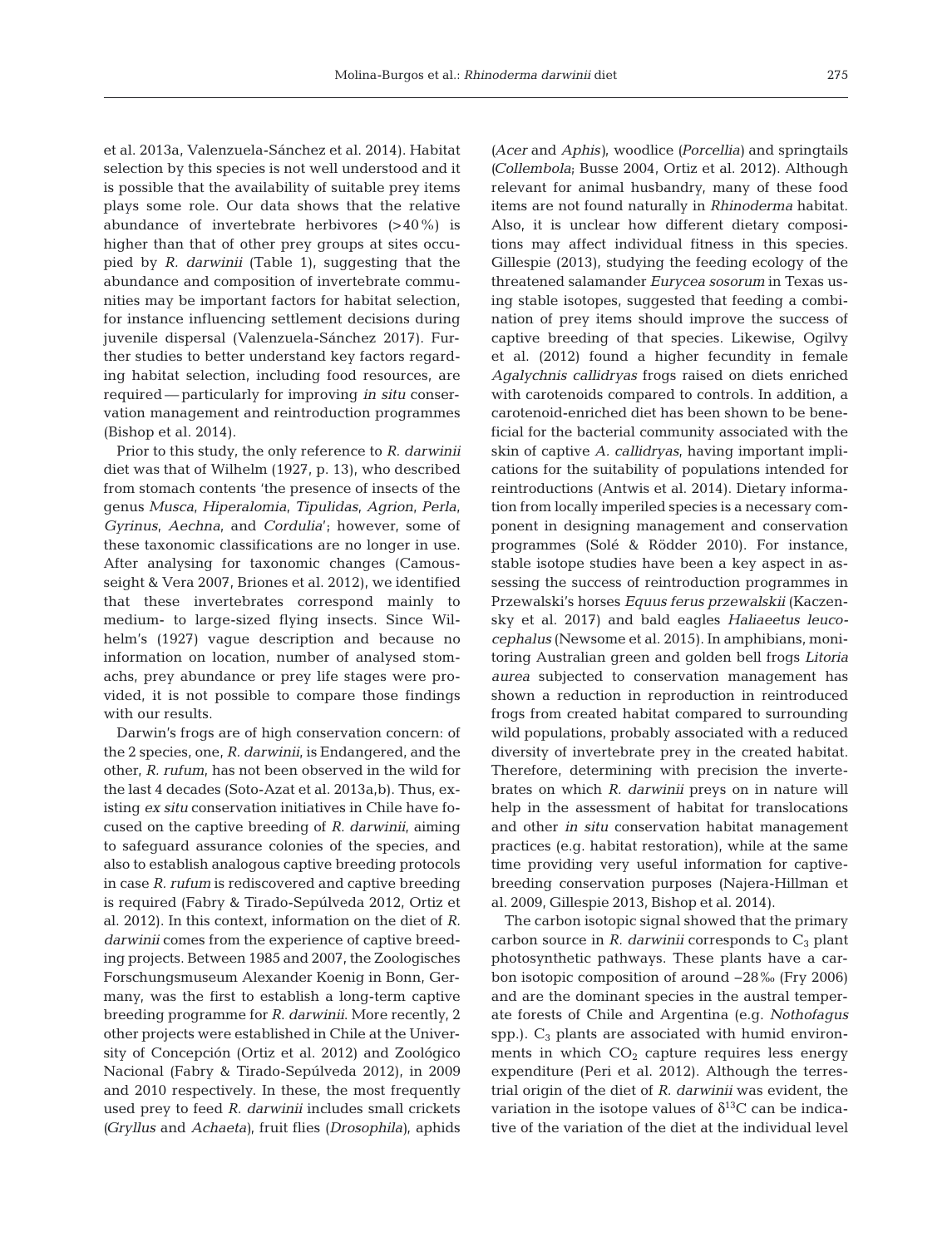due to differences in the use of available resources by the frogs (Araújo et al. 2009).

In contrast, δ15N from *R. darwinii* tissue presented a reduced range, indicating that their prey occupies the same trophic position in the ecosystem. Our estimated concentration of  $\delta^{15}N$  for *R. darwinii* (3.6  $\pm$ 0.7‰) was lower than that reported in other feeding ecology studies of amphibians. Studying several species of terrestrial frogs of 6 genera from Panama, Verburg et al. (2007) reported average  $δ<sup>15</sup>N$  values of 5.5‰. Also, adult *Rana macrodactyla* from the tropical forests of Thailand had a  $\delta^{15}N$  isotopic signal of about 6‰ (Kupfer et al. 2006). These observed differences in the values of isotopic nitrogen may reflect possible differences in baseline  $\delta^{15}N$  of their respective food webs, rather than a difference in trophic roles. Consequently, all these species were identified as secondary consumers (primarily preying on herbivore invertebrates) and with similar trophic positions. Lower levels of  $\delta^{15}N$  in *R. darwinii* can possibly be attributed to the type of prey consumed, which presented low concentrations of  $\delta^{15}N$  (1.5 ± 0.6‰). *Leiopelma hochstetteri* frogs from New Zealand are reported to feed primarily on terrestrial invertebrates, including spiders, presenting a  $\delta^{15}N$  of 4.1  $\pm$ 0.2‰ (Najera-Hillman et al. 2009). Similar results to ours were reported for *Hoplobatrachus rugulosus* frogs raised in frog farms in Vietnam, with average  $\delta^{15}$ N values of 3.5‰ (Dittrich et al. 2017). In that study, the authors postulated that the low  $\delta^{15}N$  concentration was associated with a restricted consumption of animal protein in captivity. In our case, the low values of  $\delta^{15}N$  found in *R. darwinii* can be explained by their predominant intake of prey that does not consume animal proteins (i.e. herbivores).

Among the main caveats of our study is the small sample size of stomachs and frog tissue for SIA. However, this is a common problem when dealing with cryptic and endangered species (Najera-Hillman et al. 2009). Another criticism concerns the use of ethanol for sample preservation, since it can interfere with the isotopic signal of  $\delta^{13}$ C and  $\delta^{15}$ N, potentially causing a change in its values (Sarakinos et al. 2002, Stallings et al. 2015, Kishe-Machumu et al. 2017). However, this impact is considered to be minimal since our invertebrate samples were all treated in the same way and only maintained in ethanol for 1 wk prior to being processed in the laboratory. Ethanol is a widely used preservative in feeding ecology studies (Marcus et al. 2017), and our field conditions did not allow for freezing the samples. Another potential source of variation is the 4 yr time span over which samples were collected. While isotopic baselines may

change over this window of time, we believe this potential impact is negligible since the environments inhabited by *R. darwinii* exhibit a high level of spatiotemporal homogeneity (Soto-Azat et al. 2013a). In addition, following Phillips et al. (2014) we grouped prey by their foraging behaviours in our mixing model analyses, thus minimizing any possible effect of a change in availability of a specific taxon during this period of time.

Our study provides a better understanding of the role of *R. darwinii* in the austral temperate forests of South America. The results of the trophic position of *R. darwinii* revealed their importance in the transfer of nutrients along the food chain, linking low trophic positions with intermediate predators. Although we provided information on the food web structure of *R. darwinii*, it is important for future studies to expand the spectrum of studied species to higher trophic positions to integrate potential predators (e.g. birds or reptiles) or other species of anurans sympatric to *R. darwinii*, as well as to lower trophic levels to comprehend the variety of primary producers in this trophic system. The use of stable isotopes provides a robust methodology to determine ingested and assimilated food, as well as information on the trophic position of the species under study (Davis et al. 2012). The use of SIA enables us to obtain relevant dietary information, and together with complementary data (i.e. stomach content analysis and prey availability), is a recommended approach when working with highly threatened and cryptic species, from which specimens can be difficult to obtain (Gillespie 2013).

# **CONCLUSIONS**

This study revealed relevant aspects of the feeding ecology of *Rhinoderma darwinii*. This frog occupies the position of a secondary consumer in its food web and exhibits a generalist behaviour, feeding mainly on different terrestrial herbivore invertebrates. *Ex situ* and *in situ* conservation management, based on captive breeding, animal reintroductions and habitat protection, will benefit from the information generated here. More broadly, this study illustrates how the stable isotope technique allows the generation of robust information on trophic ecology in imperiled species.

*Acknowledgements.* We thank Dr. Mauricio González-Chang for his contribution to invertebrate identification and Sally Wren for the revision of an earlier version of the manuscript. We are also extremely grateful to Tomás Elgueta Alvarez for providing Video S1. B.E.M.B. has a fellowship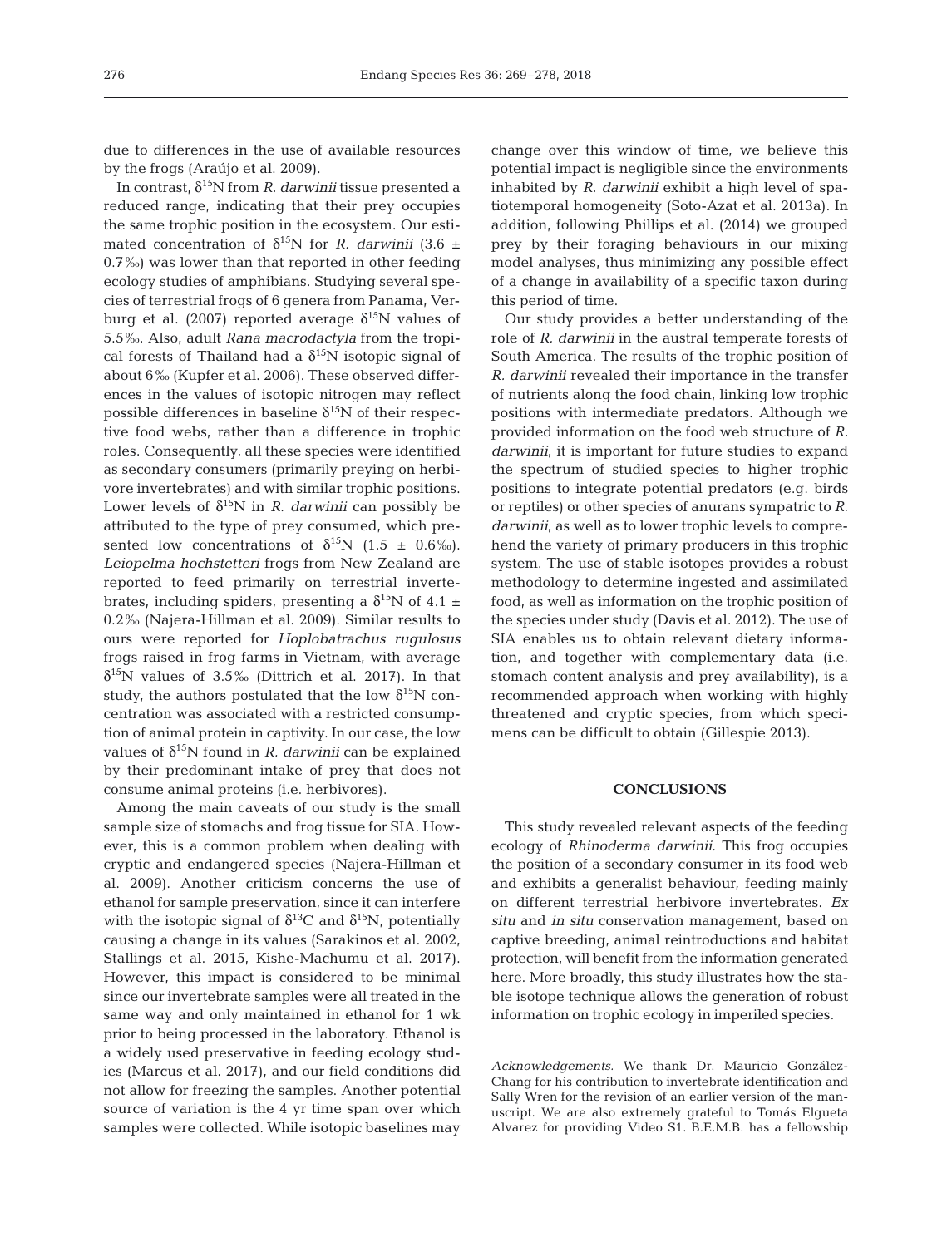awarded by Universidad Andres Bello. This research project was approved by the Bioethics Committee at the Universidad Andres Bello, Chile (N°13/2015), and by permits N°5666/2013, N°230/2015, and N°212/2016 of the Chilean Agriculture and Livestock Service, and N°026/2013 and N°11/2015 IX of the Chilean National Forestry Corporation. This study was funded by the Dirección General de Investigación y Doctorados, Universidad Andres Bello, through grant N°DI-53-11/R and national funds through FONDE CYT N°11140902 and 1181758 (to C.S.A.).

#### LITERATURE CITED

- [Altig R, Whiles MR, Taylor CI \(2007\) What do tadpoles really](https://doi.org/10.1111/j.1365-2427.2006.01694.x) eat? Assessing the trophic status of an understudied and imperiled group of consumers in freshwater habitats. Freshw Biol 52: 386−395
	- Antwis RE, Haworth RL, Engelmoer DJP, Ogilvy V, Fidgett AL, Preziosi RF (2014) *Ex situ* diet influences the bacterial community associated with the skin of red-eyed tree frogs (*Agalychnis callidryas*). PLOS ONE 9: e85563
- [Araújo MS, Bolnich DI, Machado G, Giaretta AA, dos](https://doi.org/10.1007/s00442-007-0687-1) Reis SF (2007) Using  $\delta^{13}$ C stable isotopes to quantify individual-level diet variation. Oecologia 152: 643−654
- [Araújo MS, Bolnich DI, Martinelli LA, Giaretta AA, dos Reis](https://doi.org/10.1111/j.1365-2656.2009.01546.x) SF (2009) Individual-level diet variation in four species of Brazilian frogs. J Anim Ecol 78: 848−856
- [Bishop MR, Drewes RC, Vredenburg VT \(2014\) Food web](https://doi.org/10.1670/12-288) linkages demonstrate importance of terrestrial prey for the threatened California red-legged frog. J Herpetol 48: 137−143
- [Boecklen WJ, Yarnes CT, Cook BA, James AC \(2011\) On the](https://doi.org/10.1146/annurev-ecolsys-102209-144726) use of stable isotopes in trophic ecology. Annu Rev Ecol Evol Syst 42: 411−440
- [Bourke J, Mutschmann F, Ohst T, Ulmer P and others \(2010\)](https://doi.org/10.3354/dao02239) *Batrachochytrium dendrobatidis* in Darwin's frog *Rhino*derma spp. in Chile. Dis Aquat Org 92:217-221
- [Bourke J, Barrientos C, Ortiz JC, Böhme W, Bakker TCM](https://doi.org/10.1080/00222933.2011.597885) (2011a) Colour change in Darwin's frogs (*Rhinoderma* darwinii, Duméril and Bibron, 1841) (Anura: Rhinodermatidae). J Nat Hist 45: 2661−2668
	- Bourke J, Busse K, Bakker TCM (2011b) Sex differences in polymorphic body coloration and dorsal pattern in Darwin's frogs (*Rhinoderma darwinii*). Herpetol J 21: 227−234
	- Briones R, Gárate F, Jerez V (2012) Insectos de Chile nativos, introducidos y con problemas de conservación, Guía de Campo. Corporación Chilena de la Madera, Concepción
	- Busse K (2004) Biología de la reproducción del Sapito de Darwin (*Rhinoderma darwinii*) y su cría en cautividad. In: Iriarte A, Tala C, González B, Zapata B, González G, Maino M (eds) Cría en cautividad de fauna Chilena. University of Chile, Santiago, p 139−146
	- Camousseight A, Vera A (2007) Estado del conocimiento de los Odonata (Insecta) de Chile. Bol Mus Nac Hist Nat 56: 119−132
- [Carreira BM, Segurado P, Orizaola G, Gonçalves N, Pinto V,](https://doi.org/10.1002/ecy.1541) Laurila A, Rebelo R (2016) Warm vegetarians? Heat waves and diet shifts in tadpoles. Ecology 97:2964-2974
- [Catenazzi A \(2015\) State of the world's amphibians. Annu](https://doi.org/10.1146/annurev-environ-102014-021358) Rev Environ Resour 40:91-119
- [Caut S, Angulo E, Díaz-Paniagua C, Gomez-Mestre I \(2013\)](https://doi.org/10.1007/s00442-012-2428-3) Plastic changes in tadpole trophic ecology revealed

by stable isotope analysis. Oecologia 173: 95−105

- Cloyed CS, Eason PK (2016) Different ecological conditions support individual specialization in closely related, ecologically similar species. Evol Ecol 30:379-400
- [Cloyed CS, Eason PK \(2017\) Niche partitioning and the role](https://doi.org/10.1098/rsos.170060) of intraspecific niche variation in structuring a guild of generalist anurans. R Soc Open Sci 4: 170060
- [Cloyed CS, Newsome SD, Eason PK \(2015\) Trophic discrim](https://doi.org/10.1086/682576)ination factors and incorporation rates of carbon- and nitrogen-stable isotopes in adult green frogs, *Lithobates clamitans.* Physiol Biochem Zool 88: 576−585
	- Cooper J (2012) The estimation of post-mortem interval (PMI) in reptiles and amphibians: current knowledge and needs. Herpetol J 22:91-96
	- Crump M (2002) Natural history of Darwin's frog *Rhino*derma darwinii. Herpetol Nat Hist 9:21-30
- [Davis AM, Blanchette ML, Pusey BJ, Jardine TD, Pearson RJ](https://doi.org/10.1111/j.1365-2427.2012.02858.x) (2012) Gut content and stable isotope analyses provide a complementary understanding of ontogenetic dietary shifts and trophic relationships among fishes in a tropical river. Freshw Biol 57: 2156−2172
- [Dittrich C, Struck U, Rödel MO \(2017\) Stable isotope analy](https://doi.org/10.1002/ece3.2878)ses—a method to distinguish intensively farmed from wild frogs. Ecol Evol 7:2525-2534
	- Fabry M, Tirado-Sepúlveda M (2012) Rol del zoológico nacional en la conservación de los anfibios de Chile. In: Soto-Azat C, Valenzuela-Sánchez A (eds) Conservación de anfibios de Chile. Universidad Nacional Andrés Bello, Santiago, p 84−85
- [Finlay JC, Vredenburg VT \(2007\) Introduced trout sever](https://doi.org/10.1890/06-0344.1) trophic connections in watersheds: consequences for a declining amphibian. Ecology 88:2187-2198
- Fry B (2006) Stable isotope ecology. Springer, New York, NY
- [Gillespie JH \(2013\) Application of stable isotope analysis to](https://doi.org/10.1371/journal.pone.0053041) study temporal changes in foraging ecology in a highly endangered amphibian. PLOS ONE 8:e53041
	- Hirai T, Matsui M (1999) Feeding habits of the pond frog, *Rana nigromaculata*, inhabiting rice fields in Kyoto, Japan. Copeia 4: 949–947
- [Hussey NE, MacNeil MA, Olin JA, McMeans BC, Kinney](https://doi.org/10.1111/j.1095-8649.2012.03251.x) MJ, Chapman DD, Fisk AT (2012) Stable isotopes and elasmobranchs: tissue types, methods, applications and assumptions. J Fish Biol 80: 1449−1484
	- Ivlev VS (1961) Experimental ecology of the feeding of fish. Yale University Press, New Haven, CT
- [Kaczensky P, Burnik Šturm M, Sablin MV, Voigt CC and](https://doi.org/10.1038/s41598-017-05329-6) others (2017) Stable isotopes reveal diet shift from preextinction to reintroduced Przewalski's horses. Sci Rep 7: 5950
- [Kishe-Machumu MA, van Rijssel JO, Poste A, Hecky RE,](https://doi.org/10.1007/s10750-016-2925-1) Witte F (2017) Stable isotope evidence from formalin−ethanol-preserved specimens indicate dietary shifts and increasing diet overlap in Lake Victoria cichlids. Hydrobiologia 791: 155−173
- [Kupfer A, Langel R, Scheu S, Himstedt W, Maraun M \(2006\)](https://doi.org/10.1017/S0266467406003336) Trophic ecology of a tropical aquatic and terrestrial food web: insights from stable isotopes ( $\delta^{15}$  N). J Trop Ecol 22: 469−476
- [Lara A, Villalba R, Urrutia R \(2008\) A 400-year tree-ring](https://doi.org/10.1007/s10584-007-9287-7) record of the Puelo River summer-fall streamflow in the Valdivian Rainforest ecoregion, Chile. Clim Change 86: 331−356
	- Löw P, Török J (1998) Prey size selection and food habits of water frogs and moor frogs from Kis-Balaton, Hungary. Herpetozoa (Wien) 11:71−78